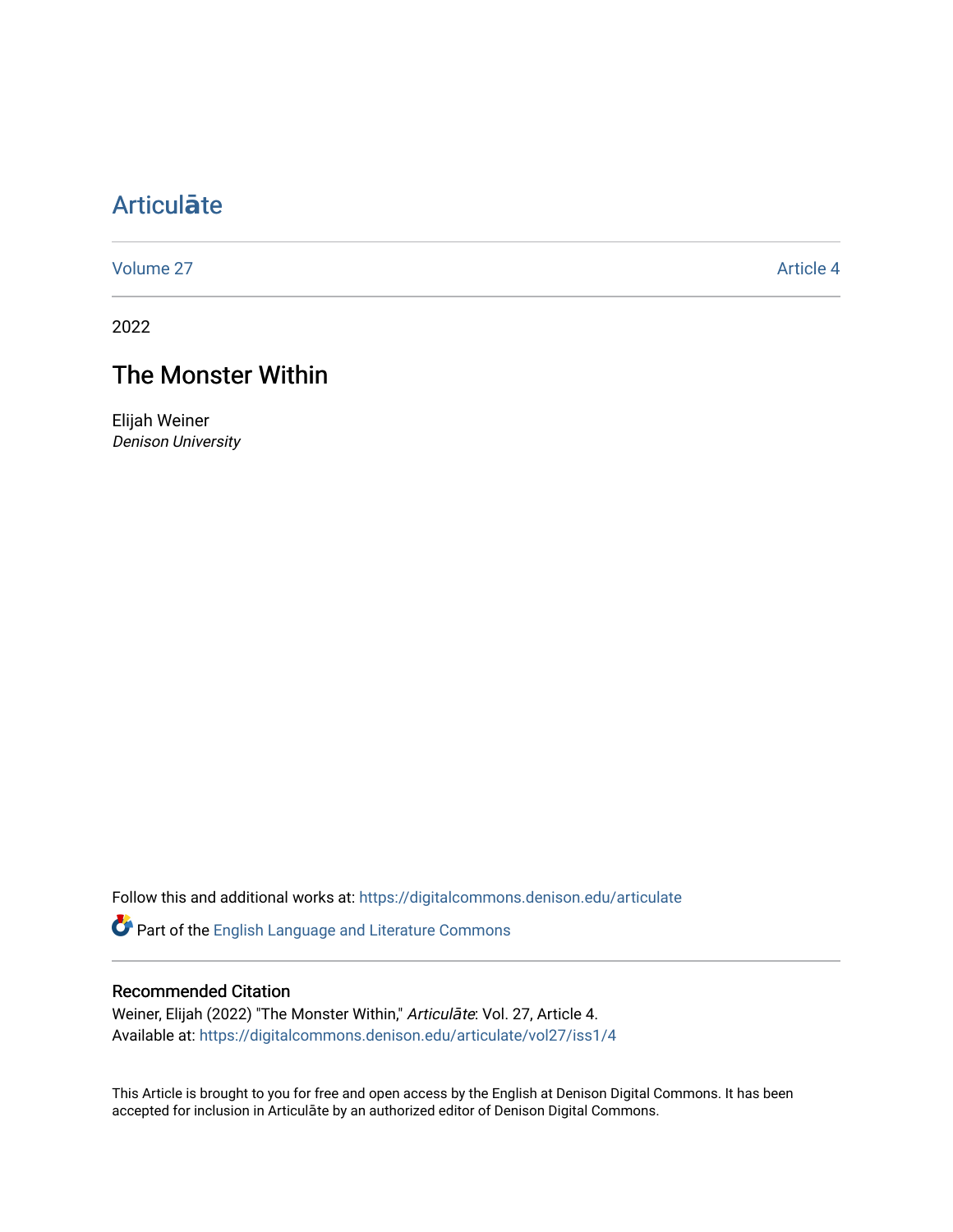### The Monster Within

Elijah Weiner …

 *the Woods* and Maria Dahvana Headley's translation of home. While seemingly in search of shelter or renown, similarities between them and the protagonists to shine Through subtle comparisons and violent encounters, each author makes clear that the real monster is ultimately the one inside of us. In both Laird Hunt's *In the House in the Dark of Beowulf,* the protagonist actively seeks out the monster's these glimpses into the monster's lives allows the through. As each tale progresses the distinction between the two becomes increasingly hard to define, causing us to question whether there truly are any heroes at all.

 The similarities between Hunt's *In the House in the Dark of the Woods* and Headley's translation of *Beowulf* are surprisingly numerous. Both stories begin with a character besieged in their own home, one from a past. In both stories, the monsters are not so different from the heroes they battle, and in Hunt's novel they even seem to be one in the same. However, what remains most similar between them is the darkness that both the heroes and the villains contain. In Theodora Goss's essay "Listening to Krao: What the Freak and Monster Tell Us," Goss notes, "[w]e fear the monster, as we fear Frankenstein's creation, Dracula, or the Creature from the Black Lagoon, but we are also attracted to it. terrifying creature and the other from traumas of the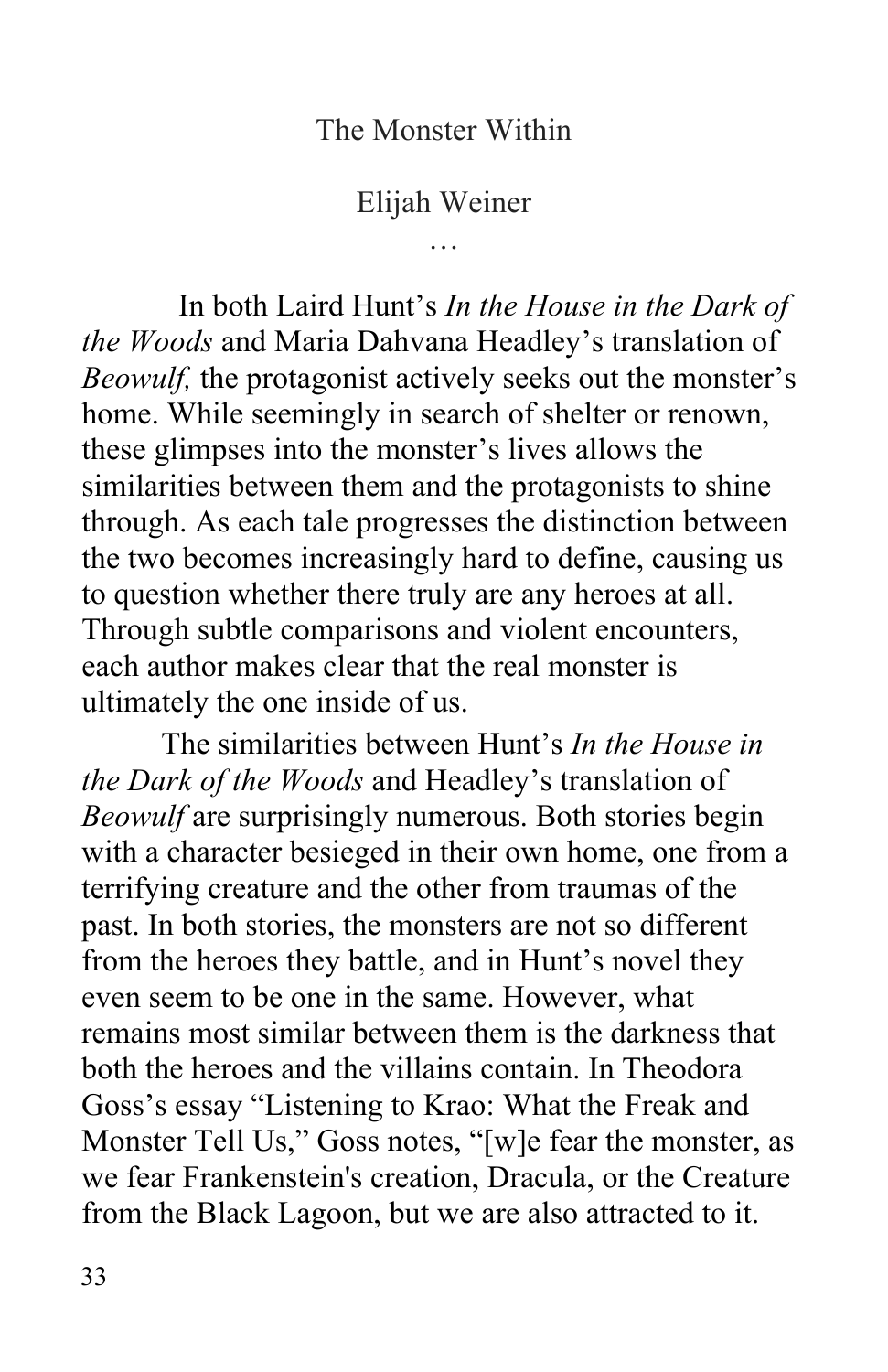That is because the monster allows us to escape from the categories that structure our understanding of the world. We are attracted not only to the monster, but also to what it represents: the chaos underlying meaning," perhaps providing an explanation both to why we have always been enthralled by stories centered around monsters, as well as to why both Beowulf and the  protagonist in *In the House in the Dark of the Woods*  cannot stop themselves from venturing into the monster's den (152).

 Continuing her analysis of what it truly means to be monstrous, Goss claims that "the monster is a monster precisely because we cannot distance it from ourselves. It is not outside the natural order but both inside and outside, both other and us," a sentiment expressed many  times throughout *In the House in the Dark of the Woods*  (149-150). While the protagonist's transformation into short of a long expression of Goss' statement, it is stated most clearly by the old Eliza as she discusses with Captain Jane her commitment to never return, "'I won't come back,' I said. 'Of course not, deary.' 'I won't. Not quill, we all say we won't and then we almost all of us sooner or later will.' She said this with a laugh as if it were a small and light thing to say after all those screams - the new Eliza's, mine, hers, the others before - a trifle Hunt emphasises the similarities between the women's deviate from the path they almost always follow in the the new Eliza in the house in the woods seems nothing like you. Not like the others.' 'Storm and still, knife and there in the morning sun" (Hunt 191). In this passage journeys, and how regardless of their intentions to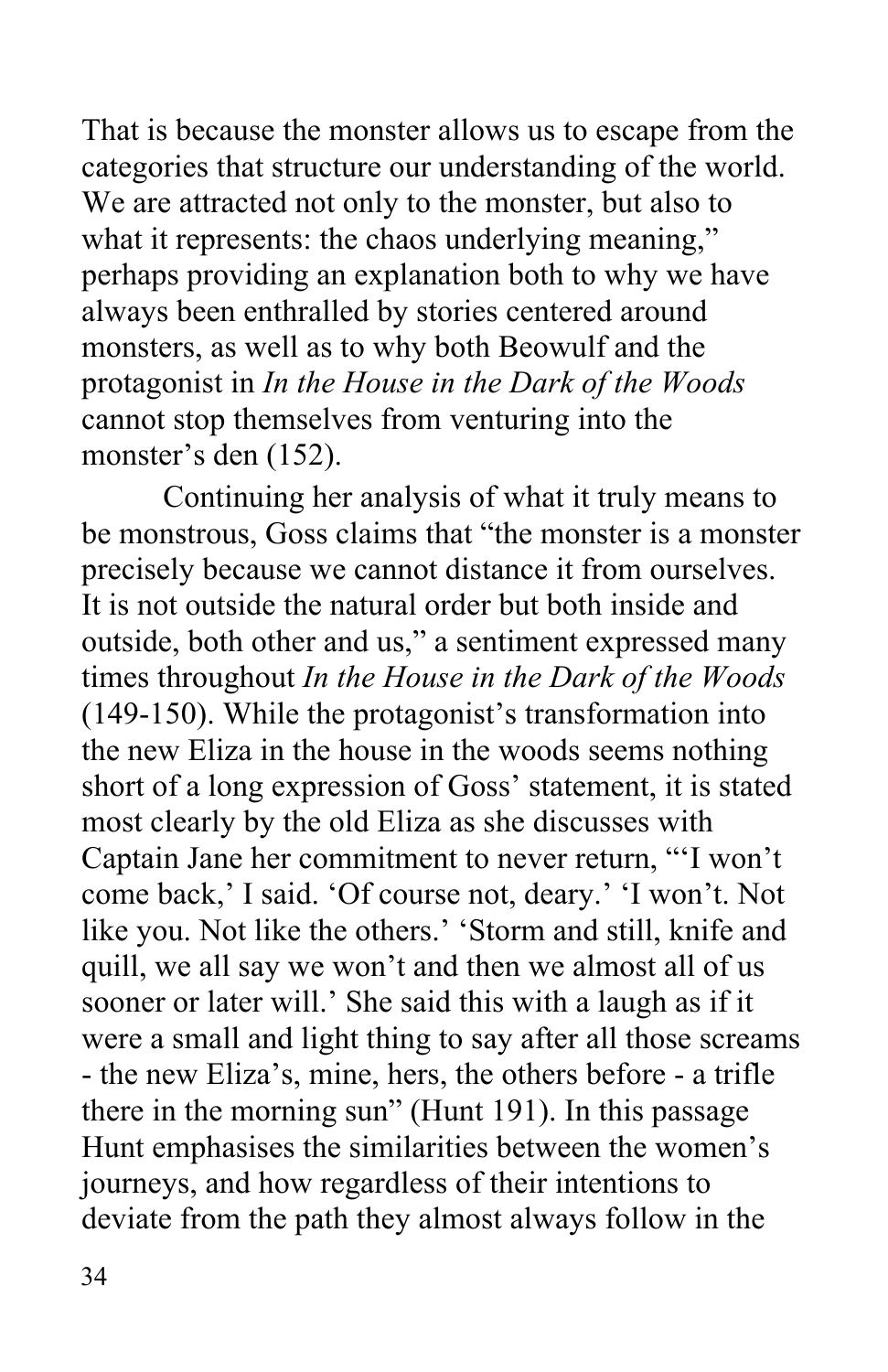footsteps of those that came before. While each of the different women in the tale appear monstrous at some point in the story (Granny someone's appetite for flesh, Captain Jane's brutal murder and her boat of corpses, Eliza's familial violence, etc.), it becomes impossible for any of the women to separate themselves from each other, as they are all a part of the same cycle.

 In a quote seemingly written for the protagonist in  *In the House in the Dark of the Woods,* Goss states "[w]e are drawn to the darkness that the monster represents, because that darkness is also freedom from the constraints of our ordinary lives (152). From the outset of the story, the protagonist's desire to escape from her monotonous lifestyle is clearly evident. She loathes spending all day cooped up inside her home, forced to do visitors are sent away by her husband, regardless of her desire to meet them. This is why, even after the horrors she witnesses in the woods, when she asks, "what will happen to Eliza if I don't go back?" Captain Jane simply replies "[o]h, you'll go back" (Hunt 165). As Goss succinctly put, the freedom that the darkness provides is exists within the wood the protagonist does indeed go back. As mentioned earlier, the same can be said for each of the women in the woods, as all of them her new lifestyle outside of the woods, because the allure of power will be too much to resist. the cleaning and the cooking. We even learn that most too alluring to resist, and despite the dangers she knows inevitably return despite their misgivings. Captain Jane is even certain that the old Eliza will return, regardless of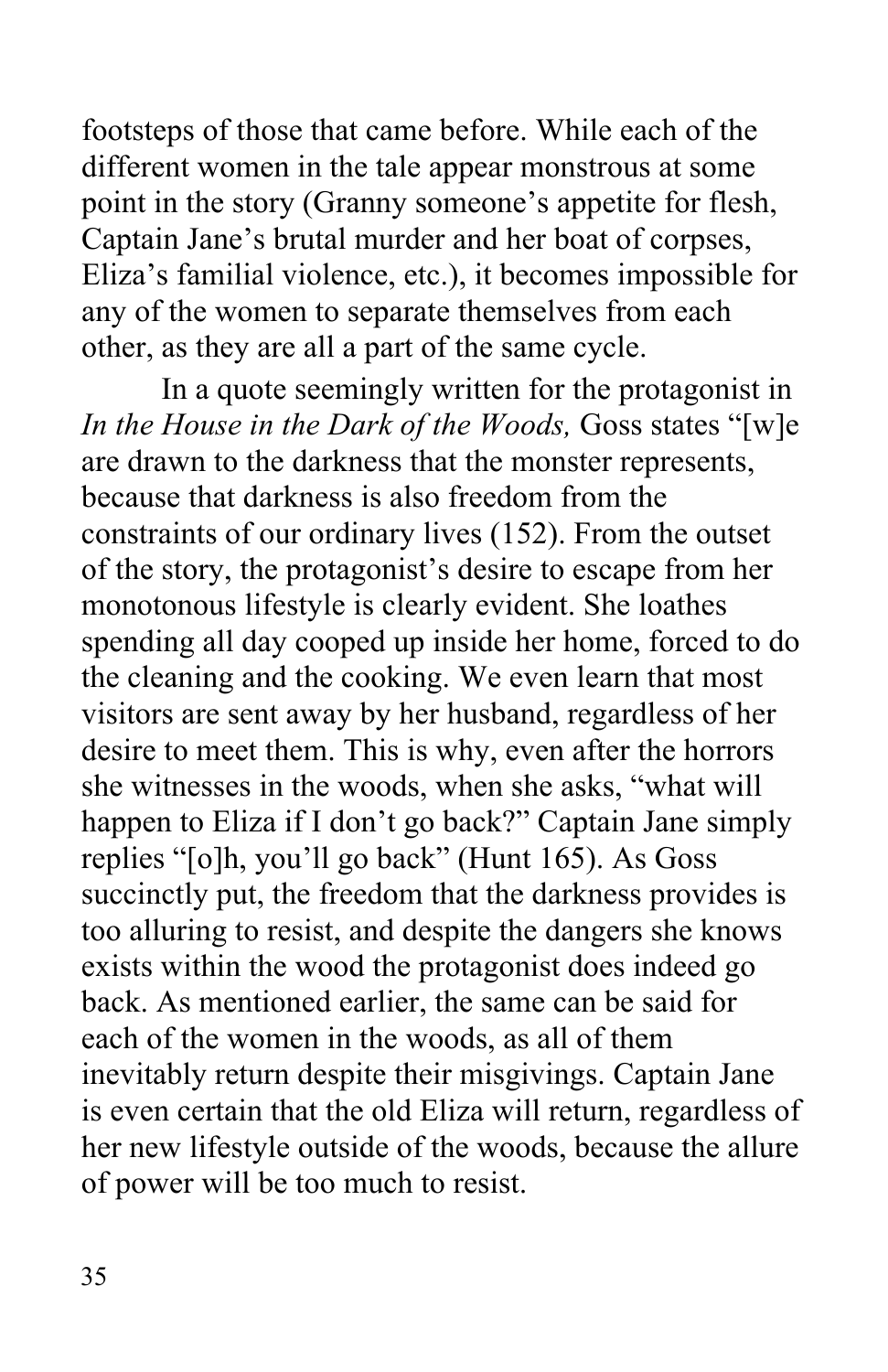Another similarity between each of the women in  *In the House in the Dark of the Woods* is the violence each of them inflicted in their own lives before they became a part of the woods (the protagonist commits matricide, Captain Jane poisons her brother, etc.). However, the protagonist's murder is not revealed until hidden within each of us. Additionally, this inner turmoil can be seen as a struggle between two identities within a single person, as Christopher Clausen argues in his essay "From the Mountain to the Monsters." While discussing Robert Louis Stevenson's Strange Case of *Dr. Jekyll and Mr. Hyde, Clausen quotes* "[a]ny man, he concludes, "is not truly one, but truly two," even perhaps multiple. "I saw that, of the two natures that contended in the field of my consciousness, even if I could rightly be said to be either, it was only because I was radically both (243). This is perhaps most apparent in the protagonist's love for her family, juxtaposed with her visions of burning death. While these violent fantasies may seem appalling at first, I believe they serve as yet another reminder of how little separates us from the monsters we hate most, as the protagonist's aggression towards her husband can be directly linked to her mother's murder of her father. late in the novel, similarly alluding to the darkness their home to the ground and stabbing her husband to

 While discussing the development of fictional monsters over time, Clausen notes "[i]ndeed the protagonists of Frankenstein (1818) and Dr. Jekyll and Mr Hyde two generations later suggest that once a fictional scientist had succeeded in creating a quasisimilarities between the scientists who are the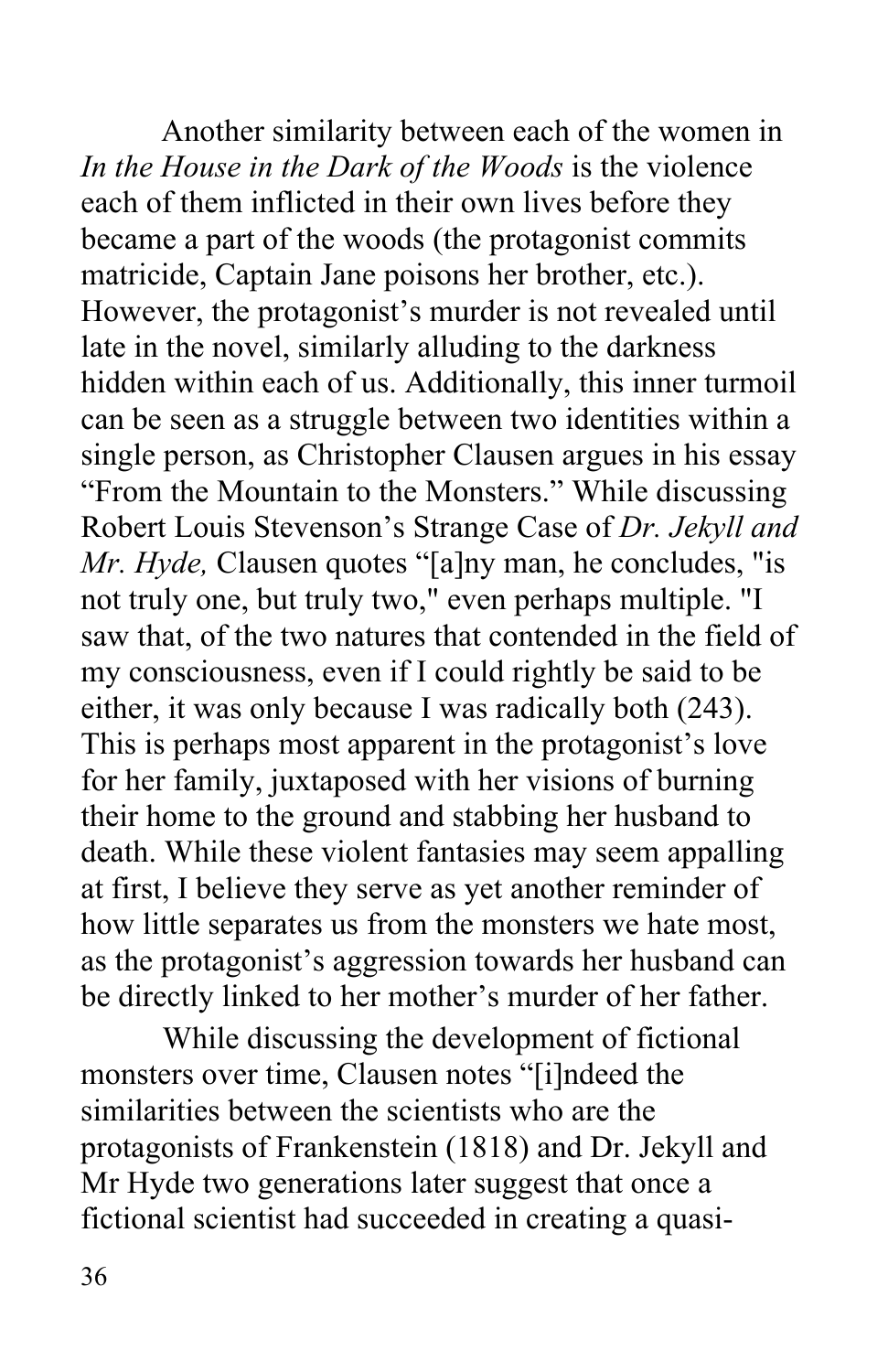human horror, the obvious progression was for a later researcher to transform himself into one," which is  perhaps an even stronger comparison to *In the House in the Dark of the Woods* (241). As mentioned previously, be seen as a transformation similar to that of Dr. Jekyll and Mr. Hyde; from man to monster. However, as Clausen makes clear, Dr. Jekyll does not simply become something divorced from himself when he becomes the murderous Mr. Hyde, but rather allows the violent version of himself to take control. I believe that this is  the case too in *In the House in the Dark of the Woods* in regard to all of the women, as the monstrous actions they perform do not simply manifest out of thin air; they were already a part of themselves. Captain Jane's lust for power clearly existed before she became the woman of brother for his inheritence. Similarly, the protagonist's willingness to aid Captain Jane in her dispatching of the blonde-haired man when she learns of his misdeeds is not unlike her murder of her mother once her father was slain. In both cases, each of these women simply allowed the protagonist's transformation into the new Eliza can the woods, as evidenced by her willingness to murder her

 their more violent and vengeful traits to surface. Clausen's essay can be similarly applied to Clausen's essay can be similarly applied to between the tales and the messages they portray are many. In the age-old tale, the violent and bloodthirsty Grendel is unmatched in physical strength and brutality, seemingly unstoppable, until Beowulf arrives. Surprisingly, despite their oppositional status, Headley Headley's translation of *Beowulf,* as the similarities seems to make clear that Beowulf and Grendel are not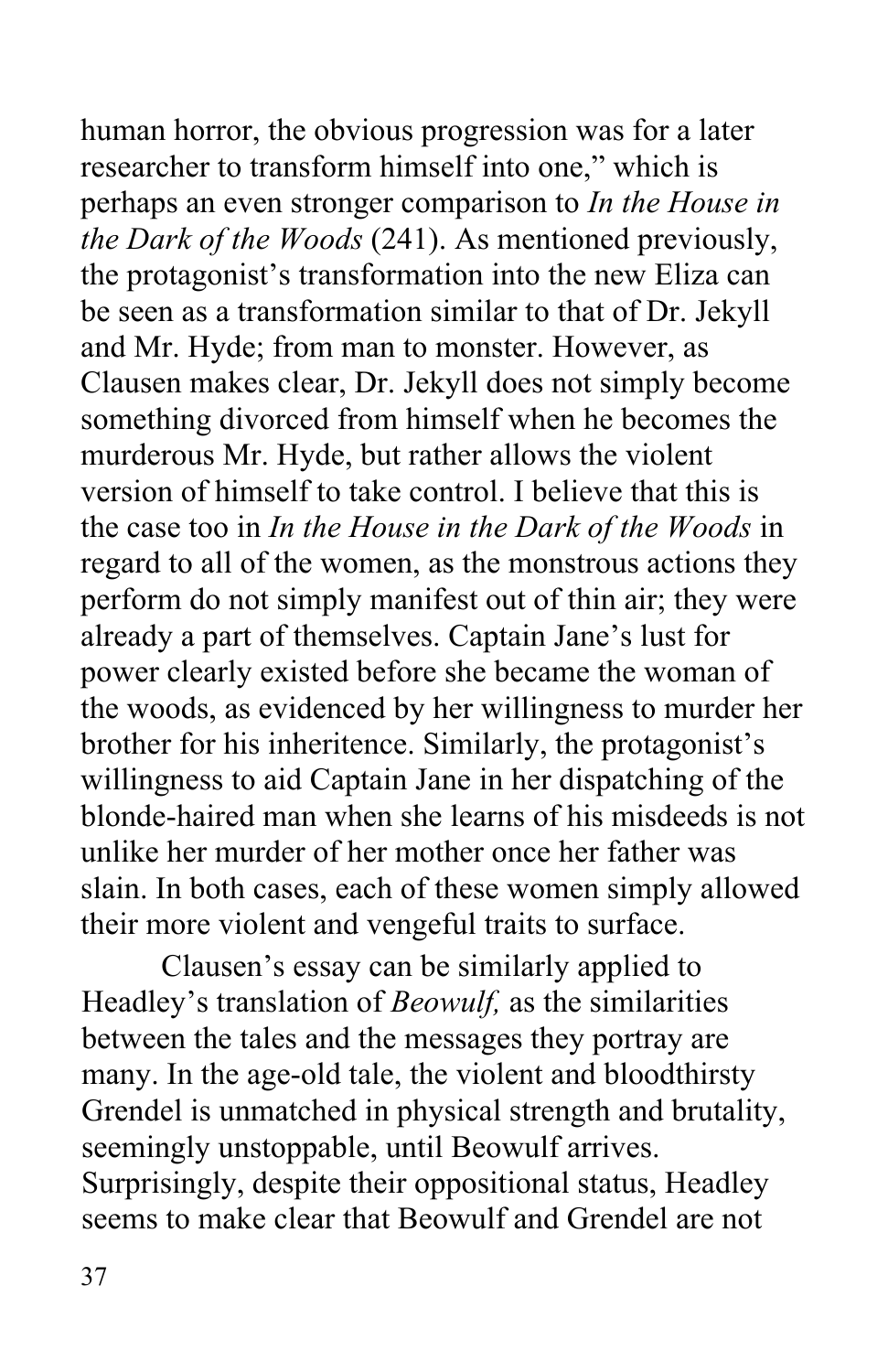unalike one another. As Clausen notes when discussing Sir Arthur Conan Doyle's, *The Hound of the Baskervilles,* "Stapleton is the most formidable adversary Holmes ever faces, precisely because they are so much alike… One has the feeling that Holmes and Stapleton are equals who understand each other all along" (249). In this passage, Clausen is suggesting that facing off against the villain in the story is because they are so similar. From their intellect to the "dry glitter" in physical and mental characteristics, seemingly differentiated only by their oppositional goals (249). This too can be said of Grendel and Beowulf, as right from the outset their strength is rivaled only by each other's. So too do their violent tendencies coincide, from Beowulf's dismembering of Grendel to his decision to use his own kinsman as bait. In both cases, both the hero and the villain are shown to be eerily similar, highlighting the evil hidden within even those we see as the best of us. the reason Sherlock Holmes has so much difficulty their eyes, both villain and hero share exceptional

 the best of us. Goss' essay can also be applied to Headley's *Beowulf,* perhaps even more convincingly, as she even mentions the classic tale herself, stating "[t]he monster always means. Its body is a text that can be read, but how it is read depends on the reader. For Beowulf's medieval compositor, Grendel represented outer darkness, the chaos that exists outside the social order of Heorot. For John Gardner, he was the outsider who could perceive the underlying corruption of society" (153). Setting aside her reference to Gardner's *Grendel,*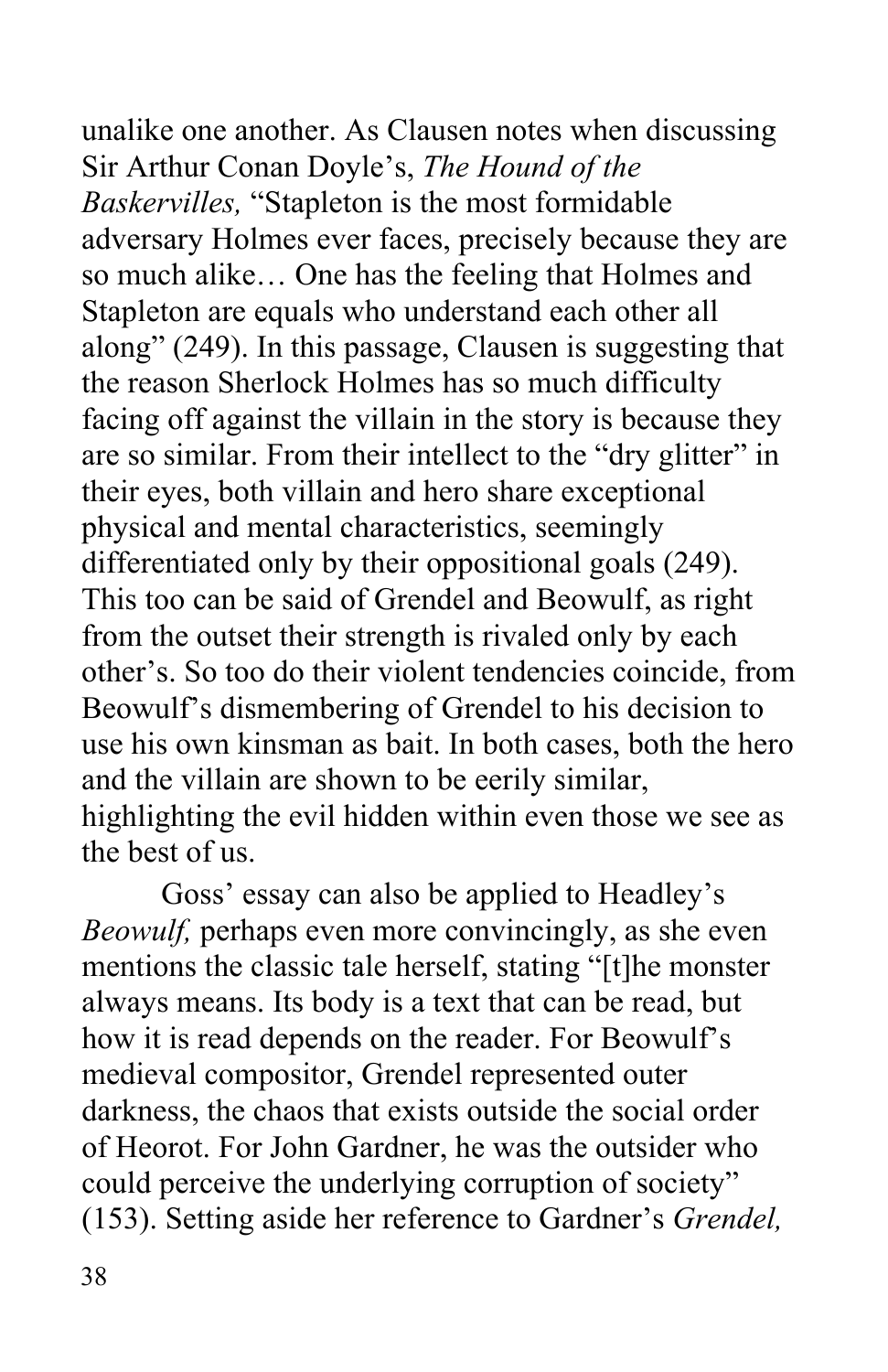Goss sees the original Grendel as a representation of "outer darkness, the chaos that exists outside the social order of Heorot," leaving us to wonder what Beowulf represents. When the previous comparison between Grendel and Beowulf is taken into account, it stands to reason that Beowulf would represent something similar, but perhaps much more subtly. If Grendel represents outer darkness, then I believe that Beowulf represents an inner darkness, and the chaos that exists within Heorot Hall. Beowulf'sinner darkness can be easily seen in his violent actions inside and out of Heorot Hall, but perhaps the chaos inside of Heorot that he represents can be seen most clearly in a speech made by Hrothgar's wife, Wealtheow. Shortly after Beowulf dispatches Grendel, Hrothgar announces that Beowulf is now a son to him. Fearing for her family's safety, Wealtheow quickly remarks:

> Accept this cup from me, my lord of rings, and brand-new son, this Cain-cleansing warrior. I know you know that life is short, that you are mortal-the blessings you bask in today are boons for bequeathing. I ask only that you gift lift this golden goblet… I hear you've chosen a

the kingdom

 smoke. (Headley 52) to your kin, before your sword is sheathed in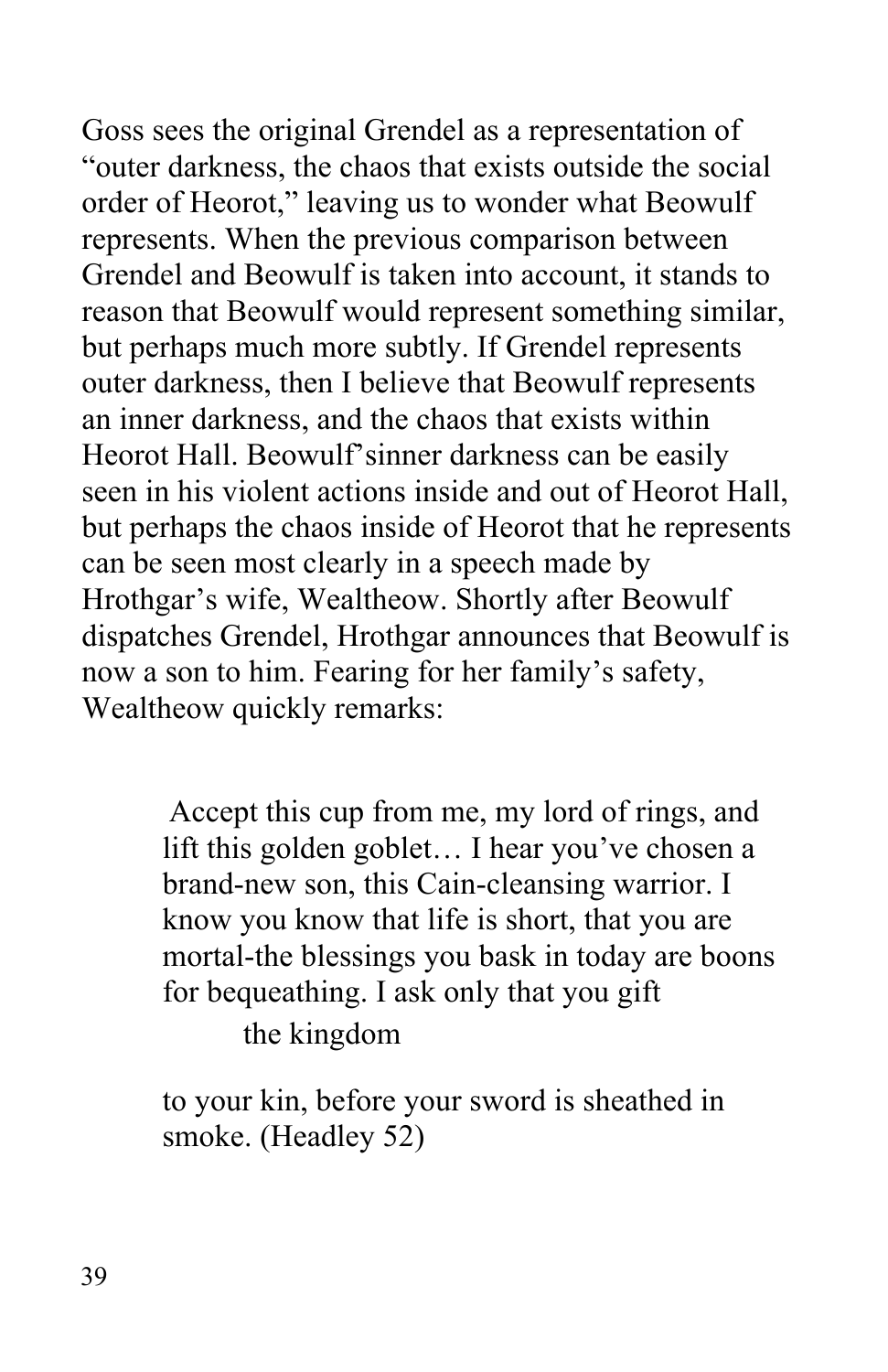This passage highlights the danger in accepting Beowulf as an heir, as it is likely that he would kill off Hrothgar's sons in order to ensure his rise to power. This may have been avoided because of Wealtheow's quick thinking, but it is undoubtedly an example of chaos hidden within Heorot Hall.

 Heorot Hall. As for Goss' description of Gardner's Grendel as corruption of society," this sentiment is quite easily found in *In the House in the Dark of the Woods* as well (153). While the protagonist initially sets out in search of berries and perhaps a reprieve from her tedious lifestyle, possesses. When Eliza shows her the notebooks she reads and writes in, and encourages her to do the same, husband and her mother's rule against literacy truly was. Additionally, when the old Eliza returns home, she immediately takes charge of the household, removing the woman who had taken her place and ordering her husband around the house. While Hunt does not specifically address this, it seems likely that she too really were and chose to rectify them in her own life. the "outsider who could perceive the underlying she is quickly made aware of the inadequacies her life the protagonist soon realizes how oppressive her learned how oppressive societal views of the household

 When discussing the power of monsters, particularly in Bram Stoker's *Dracula,* Goss states "[t]hey represent both what frightens us and what would been, under her civilized veneer" (153). In this sense transform us if we gave in to their allure. Dracula's bite turns Lucy into a monster, but it also frees her to express her repressed desires—to be the self she has always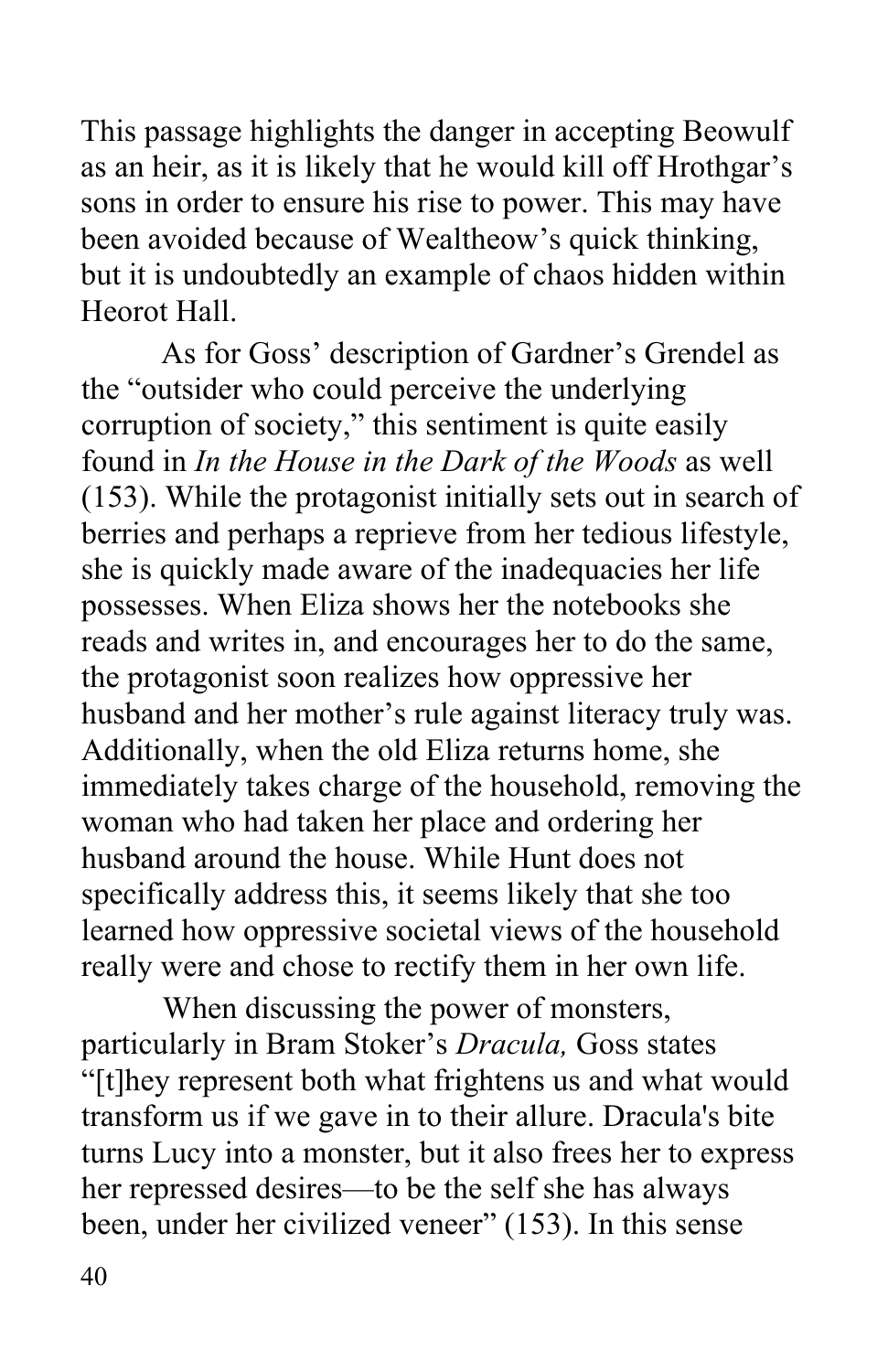Beowulf is not unlike Lucy, as his confrontation with a monster allows him too to shed his "civilized veneer." As mentioned previously, his encounter with Grendel is extremely violent and portrays Beowulf as just as much of a monster as Grendel. Additionally, his decision to follow Grendel's mother down into the mere to kill her is certainly not something a civilized man would do. It was more than revenge; it was seemingly something he had been waiting for his whole life. The encouragement he receives to do the deed from Hrothgar could also be seen as representative of the desire for violence within all of us, as even someone who cannot commit the deed wishes to be a part of it.

 Another similar aspect between the two stories is from saved his country; in fact, he seems to have doomed it. While attempting to slay yet another monster he dies in the process, leaving his people a horde of cursed treasure, and the countless enemies out for revenge are now left unchecked. Headley describes poem, stating: poem, stating: Then another dirge rose, woven uninvited the way that they end, or rather how they don't end. At the conclusion of *Beowulf,* the hero of the story has far the situation adeptly in one of the last stanzas of the

by a Geatish woman, louder than the rest.

She tore her hair and screamed her horror

at the hell that was to come: more of the same.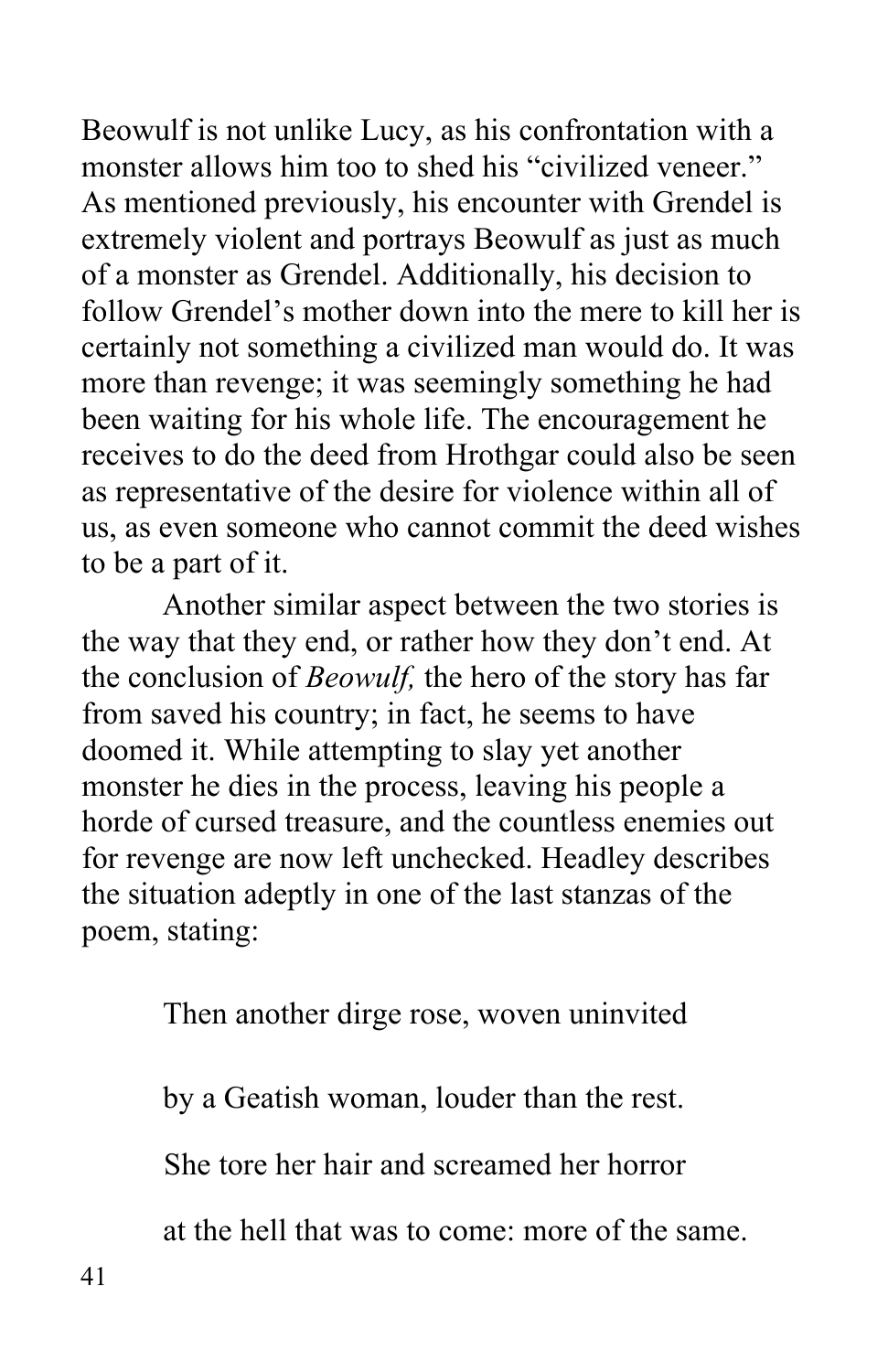Reaping, raping, feasts of blood, iron fortunes

marching across her country, claiming her body.

The sky sipped the smoke and smiled. (135)

 As she makes clear, the cycle of violence that began the story is far from over, and it is unlikely to change. While  the conclusion to *In the House in the Dark of the Woods*  continuing cycle of violence. The protagonist of the tale has now replaced the old Eliza in the house in the woods, showing her similar inability to change it. While her son sets out to find her, Hunt ends the novel with an image of flames, very similar to the smoke described in the quotation above, saying "[f]or as it rose, the good sun lit a line down the middle of the long field I found before me and seemed to set the air of the trees in the distance, and the whole wide world beyond them, to burn" (214). is slightly more optimistic, Hunt too highlights the

 In a similar vein, both Goss' and Clausen's essays concludes saying "[a]s Wordsworth had hinted eighty years earlier, the nightmare mountain, the apelike double, the undead bloodsucker, the implacable hound emerging out of the wall of fog - all the world's horrors - slumber uneasily within us. Symbolic victories over such specters, to the nineteenth-century literary minds that dreamed them up so graphically, are likely to be states "[m]onster needs to be used in a more specific sense, to identify what crosses the boundaries between self and other, stability and chaos…in which we too end in an almost identical fashion. Clausen temporary and partial at best" (250). As for Goss, she  $42$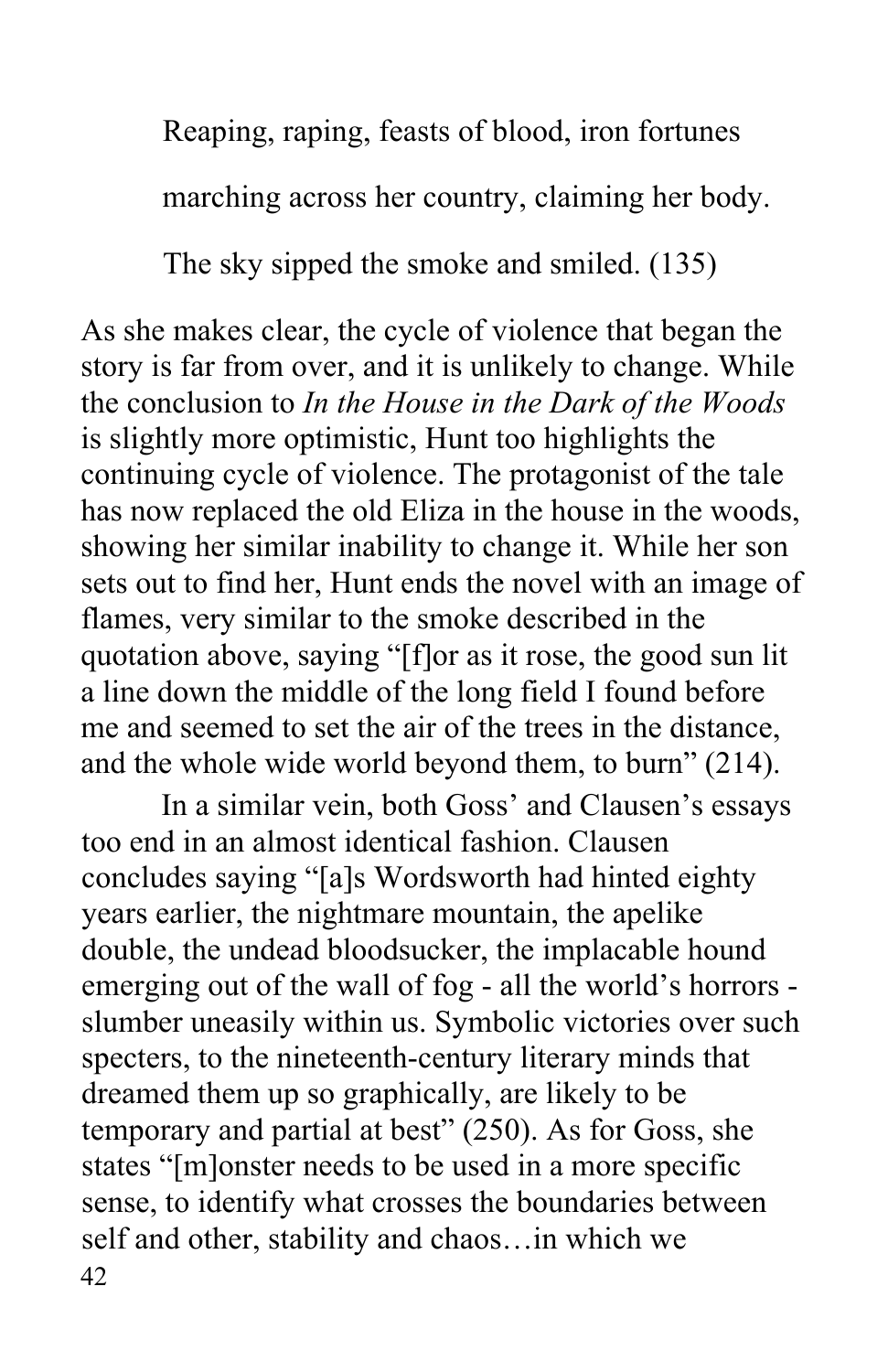recognize that the division between self and other has always been arbitrary, and that the freak and monster are always ultimately about us" (Goss 15). In both cases, each author emphasizes what both Hunt and Headley seem to be arguing: that the monster is within. Clausen's final words in particular seem to match up with the  ongoing endings in both *Beowulf* and *In the House in the Dark of the Woods* previously discussed, as he highlights how any "symbolic victories" are "temporary and partial at best," just as how any triumph over the monsters in both tales are equally fleeting. Goss' final statement, however, seems to be more of a call to action, as she argues for recognizing that the monster has always been about us, and that there truly are no differences between those we see as freaks and ourselves

 those we see as freaks and ourselves. In conclusion, despite the fantastical elements and larger than life characters present in both books, each of and Clausen argue, since time immemorial monsters have served as a representation of what we find ourselves unable to confront; that which is within. When from his murderer, and that all of the women in Hunt's novel share much more than the names they inherit from one another. In both stories the authors highlight these similarities in order to emphasize the thin line that separates all of us, and how it takes very little to uncover what is hidden beneath. Ultimately all four authors, Headley, Hunt, Goss, and Clausen, conclude their works them serves as a message about ourselves. As both Goss looked at closely, we find that Grendel is not so different in an almost identical fashion: with the message that monsters have been, and always will be, about us.